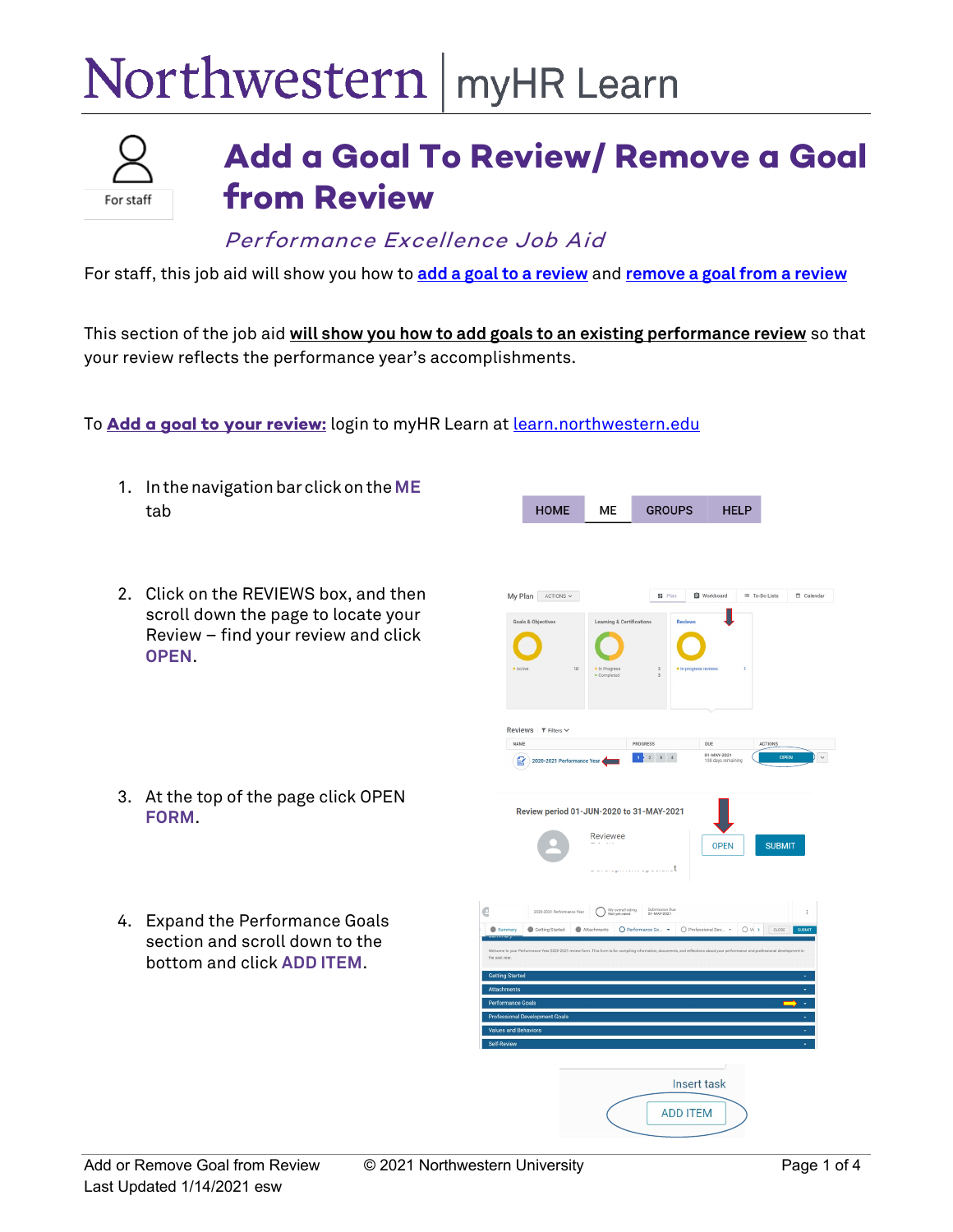## myHR Learn Learning | Performance | Leadership

5. Your goals will appear in an Add Goals pop-box, check the box of the goal(s) that you would like to add and click **ADD.**

- 6. Your Goals should now be visible in the Performance Goals section of your review. As you make changes it will auto-save, so you can **CLOSE** out on the top when you are done
- 7. When you close your review your screen should look like this.

| Search Goals               |                                   |             |                    |                    |                                  |
|----------------------------|-----------------------------------|-------------|--------------------|--------------------|----------------------------------|
|                            | Sample Goal Title                 |             |                    |                    |                                  |
|                            |                                   |             |                    |                    |                                  |
| Goals                      |                                   |             |                    | Progress           |                                  |
| ٢                          |                                   |             |                    | Progress 0%        |                                  |
|                            |                                   |             |                    | $\mathbf{H}$       | $\equiv$                         |
| lv                         | Sample Goal Title                 |             |                    | Progress 0%        |                                  |
|                            |                                   |             |                    | $\mathbf{u}$       |                                  |
| s                          | CHECK CARRIER CO., CA 1977        |             |                    | Progress 0%        |                                  |
|                            |                                   |             |                    | $\mathbf{H}$       |                                  |
|                            |                                   |             |                    |                    | ADD<br>CANCEL                    |
| $\triangledown$<br>Summary | Getting Started                   | Attachments | Performance Go., . | O Professional Dev | CLOSE<br><b>SUBMIT</b>           |
|                            |                                   |             |                    |                    | <b>Insert task</b>               |
| Sample Goal Title          |                                   |             |                    | ÷.                 | Progress 44%<br>Delete Item<br>B |
|                            |                                   |             |                    |                    |                                  |
| Test Goal                  |                                   |             |                    |                    | Attach supporting items          |
|                            | THIS is a text in the Review Form |             |                    |                    |                                  |
|                            |                                   |             |                    |                    |                                  |
|                            |                                   |             |                    |                    | Insert task                      |

alist

Review period 01-JUN-2020 to 31-MAY-2021

| <b>Reviewee</b> |
|-----------------|
|                 |

SUBMIT **OPEN**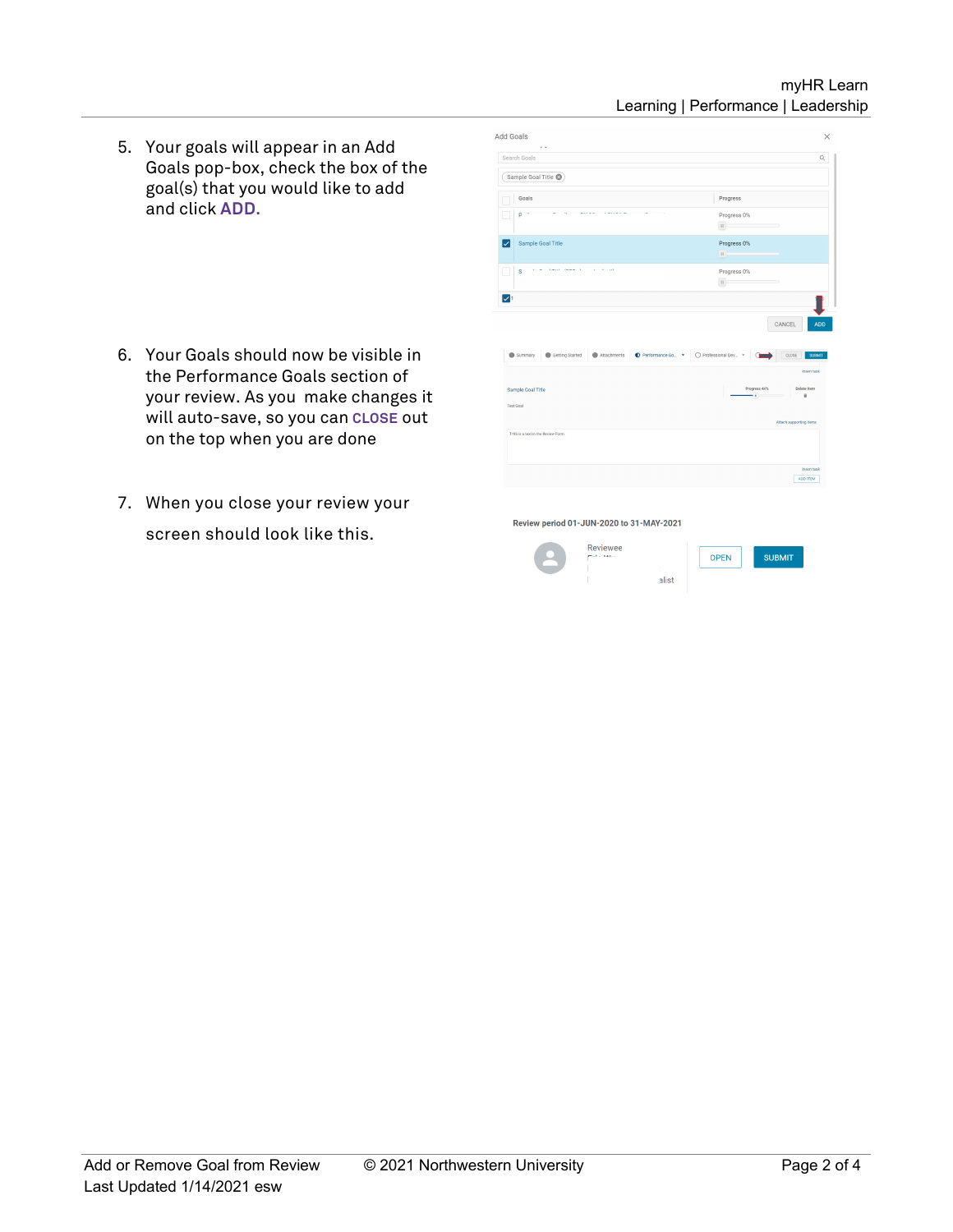For staff, this section of the job aid **will show you how to remove goals from an existing performance review** so that your review reflects the performance year's accomplishments.

## <span id="page-2-0"></span>To **Remove a goal from your review:** Login to myHR Learn at **[learn.northwestern.edu](http://learn.northwestern.edu/)**

1. Inthenavigationbarclickon the**ME** HOME **GROUPS ME HELP** tab 2. Click on the REVIEWS box, and then  $My Plan$  ACTIONS  $\sim$ **SE** Plan scroll down the page to locate your Review – find your review and click **OPEN**. Reviews | T Filters \ NAME  $\mid 1 \geq 2 \geq 3 \geq 4$  $2020 - 2021$  Pe 3. At the top of the page click OPEN **FORM**. Review period 01-JUN-2020 to 31-MAY-2021 Reviewee **SUBMIT OPEN** e 2020-2021 Performance Year My overall rating Submission Due 4. Expand the Performance Goals Getting Started Attachments O Performance Go. . O Professional Dev... . O Vi > CLOSE  $\bullet$ section and look for the goal that you want to delete.Values and Beh  $\bullet$ Sample Goal Title ADD ITEM